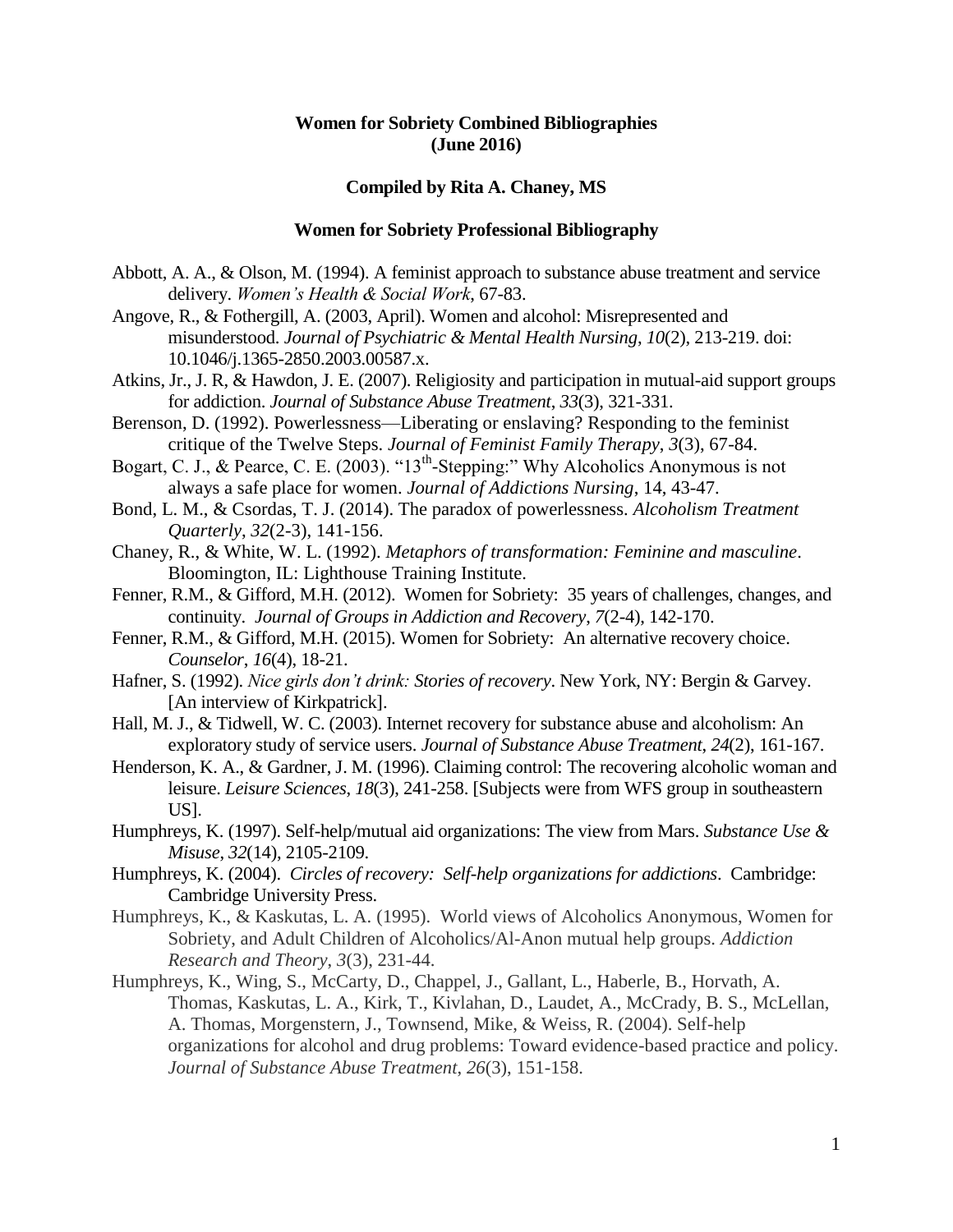- Karoll, B. R., & Memmott, J. (2001). The order of alcohol-related life experiences: Gender differences. *Journal of Social Work Practice in the Addictions*, *1*(2), 45-60.
- Kaskutas, L. A. (1989). Women for Sobriety: A qualitative analysis. *Contemporary Drug Problems*, *16*(2), 177-200.
- Kaskutas, L. A. (1991). *Results from a survey of Women for Sobriety* (unpublished summary produced for WFS).
- Kaskutas, L. (1992). Beliefs on the source of sobriety: Interactions of membership in Women for Sobriety and Alcoholics Anonymous. *Contemporary Drug Problems*, *19*(4), 631-648.
- Kaskutas, L. A. (1994). What do women get out of self-help? Reasons for attending Women for Sobriety and Alcoholics Anonymous. *Journal of Substance Abuse Treatment*, *11*(3), 185- 95.
- Kaskutas, L. A. (1996). A road less traveled: Choosing the "Women for Sobriety" program. *Journal of Drug Issues*, *26*(1), 77-94.
- Kaskutas, L. A. (1996). Pathways to self-help among Women for Sobriety. *American Journal of Drug and Alcohol Abuse*, *22*(2), 259-80.
- Kaskutas, L. A. (1996). Predictors of self-esteem among members of Women for Sobriety. *Addiction Research and Theory*, *4*(3), 273-81.
- Kaskutas, L. A., & Subbaraman, M. (2011). Integrating addiction treatment and mutual aid recovery resources. In J. F. Kelly (Ed.) & W. L. White (Ed.), *Addiction recovery management* (pp. 31-43). New York, NY: Humana Press.
- Kasl, C. Davis (1992). *Many roads, one journey*. New York, NY: Harper Perennial.
- Kelly, J. F. (2003). Self-help for substance use disorders: History, effectiveness, knowledge gaps, and research opportunities. *Clinical Psychology Review*, *23*(5), 639-663.
- Kelly, J., & White, W. (2012). Broadening the base of addiction recovery mutual aid. *Journal of Groups in Addiction & Recovery*, *7*(2-4), 82-101.
- Kirkpatrick, J. (n.d.). *Breaking dependencies/anger & women CD* (CD102). Quakertown, PA: Women for Sobriety, Inc.
- Kirkpatrick, J. (n.d.). *Combatting depression CD* (CD107). Quakertown, PA: Women for Sobriety, Inc.
- Kirkpatrick, J. (n.d.). *The First Year CD* (CD104). Quakertown, PA: Women for Sobriety, Inc.
- Kirkpatrick, J. (n.d.). *Goal-setting CD* (CD108). Quakertown, PA: Women for Sobriety, Inc.
- Kirkpatrick, J. (n.d.). *Guilt feelings CD* (CD109). Quakertown, PA: Women for Sobriety, Inc.
- Kirkpatrick, J. (n.d.). *Happiness & sobriety CD* (CD103). Quakertown, PA: Women for Sobriety, Inc.
- Kirkpatrick, J. (n.d.) *Level 1 (2 CD set)* (CD132). Quakertown, PA: Women for Sobriety, Inc.
- Kirkpatrick, J. (n.d.) *Level 2 (2 CD set)* (CD133). Quakertown, PA: Women for Sobriety, Inc.
- Kirkpatrick, J. (n.d.) *Level 3 & 4 (2 CD set)* (CD134). Quakertown, PA: Women for Sobriety, Inc.
- Kirkpatrick, J. (n.d.). *Level 5 & 6 (2 CD set)* (CD135). Quakertown, PA: Women for Sobriety, Inc.
- Kirkpatrick, J. (n.d.). *Levels of recovery CD bundle* (BDL107). Quakertown, PA: Women for Sobriety, Inc.
- Kirkpatrick, J. (n.d.). *The Program Booklet CD* (CD113). Quakertown, PA: Women for Sobriety, Inc.
- Kirkpatrick, J. (n.d.). *Self-imaging CD* (CD111). Quakertown, PA: Women for Sobriety, Inc.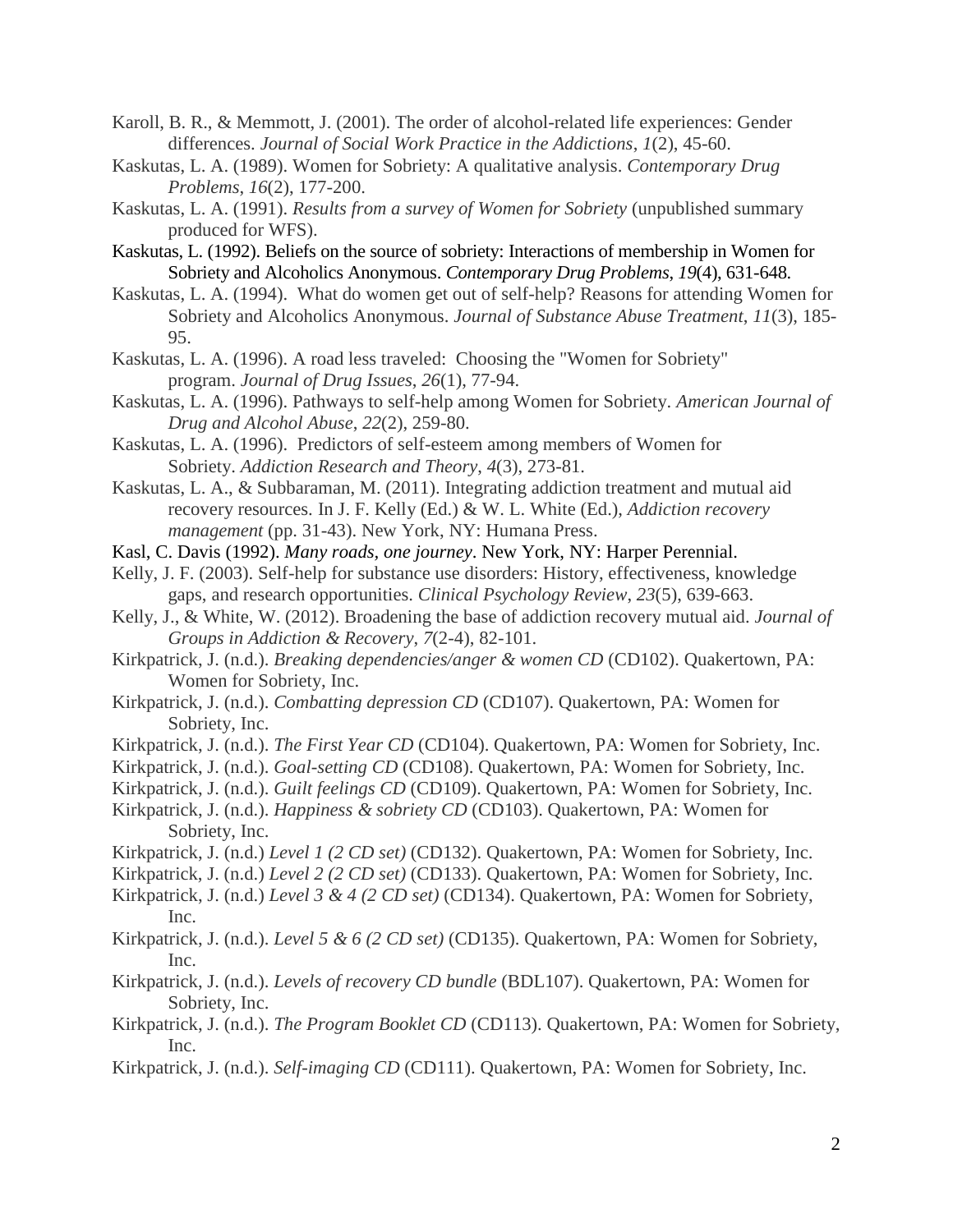- Kirkpatrick, J. (n.d.). *So you want to quit? CD* (CD105). Quakertown, PA: Women for Sobriety, Inc.
- Kirkpatrick, J. (n.d.). *Special needs of women alcoholics CD* (CD112). Quakertown, PA: Women for Sobriety, Inc.
- Kirkpatrick, J. (n.d.). *Statement meetings CD bundle* (BDL108). Quakertown, PA: Women for Sobriety, Inc.
- Kirkpatrick, J. (n.d.). *WFS & AA CD* (CD114). Quakertown, PA: Women for Sobriety, Inc.
- Kirkpatrick, J. (n.d.). *The Woman Alcoholic CD* (CD106). Quakertown, PA: Women for Sobriety, Inc.
- Kirkpatrick, J. (n.d. Early 1980s). *Statement Meeting #1 CD* (CD118). Quakertown, PA: Women for Sobriety, Inc.
- Kirkpatrick, J. (n.d. Early 1980s). *Statement Meeting #2 CD* (CD119). Quakertown, PA: Women for Sobriety, Inc.
- Kirkpatrick, J. (n.d. Early 1980s). *Statement Meeting #3 CD* (CD120). Quakertown, PA: Women for Sobriety, Inc.
- Kirkpatrick, J. (n.d. Early 1980s). *Statement Meeting #4 CD* (CD121). Quakertown, PA: Women for Sobriety, Inc.
- Kirkpatrick, J. (n.d. Early 1980s). *Statement Meeting #5 CD* (CD122). Quakertown, PA: Women for Sobriety, Inc.
- Kirkpatrick, J. (n.d. Early 1980s). *Statement Meeting #6 CD* (CD123). Quakertown, PA: Women for Sobriety, Inc.
- Kirkpatrick, J. (n.d. Early 1980s). *Statement Meeting #7 CD* (CD124). Quakertown, PA: Women for Sobriety, Inc.
- Kirkpatrick, J. (n.d. Early 1980s). *Statement Meeting #8 CD* (CD125). Quakertown, PA: Women for Sobriety, Inc.
- Kirkpatrick, J. (n.d. Early 1980s). *Statement Meeting #9 CD* (CD126). Quakertown, PA: Women for Sobriety, Inc.
- Kirkpatrick, J. (n.d. Early 1980s). *Statement Meeting #10 CD* (CD127). Quakertown, PA: Women for Sobriety, Inc.
- Kirkpatrick, J. (n.d. Early 1980s). *Statement Meeting #11 CD* (CD128). Quakertown, PA: Women for Sobriety, Inc.
- Kirkpatrick, J. (n.d. Early 1980s). *Statement Meeting #12 CD* (CD129). Quakertown, PA: Women for Sobriety, Inc.
- Kirkpatrick, J. (n.d. Early 1980s). *Statement Meeting #13 CD* (CD130). Quakertown, PA: Women for Sobriety, Inc.
- Kirkpatrick, J. (1976). *Program booklet, the*. Quakertown, PA: Women for Sobriety.
- Kirkpatrick, J. (1976). *Self-imaging.* Quakertown, PA: Women for Sobriety*.*
- Kirkpatrick, J. (1977). *Turnabout: New help for the woman alcoholic*. [No City]: Barricade Books.
- Kirkpatrick, J. (1978). *Turnabout: Help for a new life*. Garden City, NY: Doubleday and Company.
- Kirkpatrick, J. (1981). *A fresh start*. Dubuque: Kendall/Hunt Publishing.
- Kirkpatrick, J. (1982). *Fear and worry: Our common enemies*. Quakertown, PA: Women for Sobriety.
- Kirkpatrick, J. (Summer, 1982). A self-help program for women alcoholics. *Alcohol Health and Research World*, *6*(4), 10.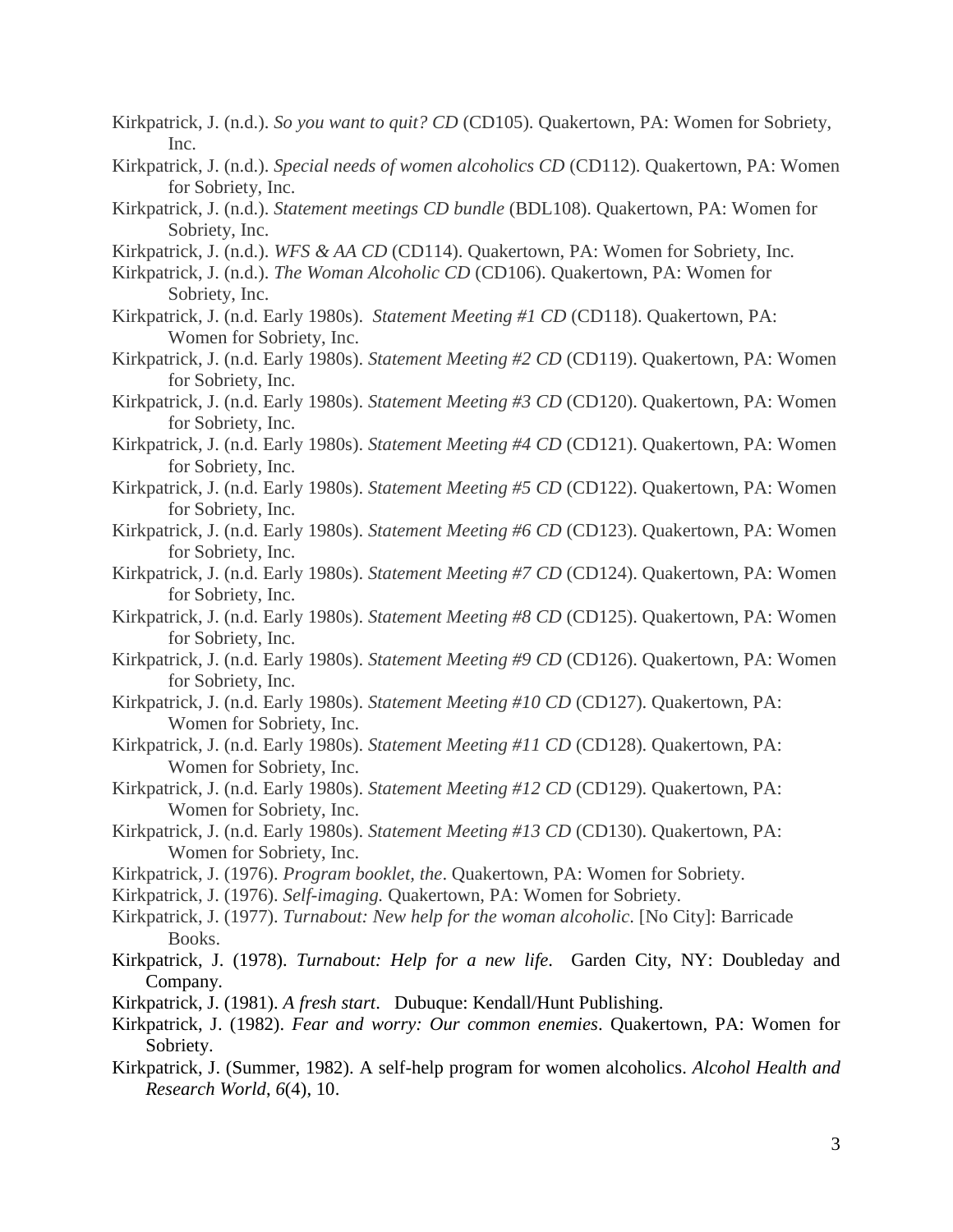Kirkpatrick, J. (1983). *Depression*. Quakertown, PA: Women for Sobriety.

- Kirkpatrick, J. (1983). *For women alcoholics: Three essays*. Quakertown, PA: Women for Sobriety.
- Kirkpatrick, J. (1984). *Keys to Recovery (1984 Speech) CD* (CD134). Quakertown, PA: Women for Sobriety, Inc.
- Kirkpatrick, J. (1986). *Goodbye hangovers, hello life.* NY: Ballantine Books.
- Kirkpatrick, J. (1990). *Goal-setting*. Quakertown, PA: Women for Sobriety.
- Kirkpatrick, J. (1990). *Handling Anger CD* (CD116). Quakertown, PA: Women for Sobriety, Inc.
- Kirkpatrick, J. (1990). *On the road to sell recovery*. Quakertown, PA: Women for Sobriety, Inc.
- Kirkpatrick, J. (1990). *Relationships CD* (CD117). Quakertown, PA: Women for Sobriety, Inc.
- Kirkpatrick, J. (1990). *Stages of the "new life" program*. Quakertown, PA: Women for Sobriety.
- Kirkpatrick, J. (1991). *Women & Recovery (1991 Speech) CD* (CD115). Quakertown, PA: Women for Sobriety, Inc.
- Kirkpatrick, J. (1994). *The disease of alcoholism*. Quakertown, PA: Women for Sobriety, Inc. (WFS Pamphlet)
- Kirkpatrick, J. (2000). A 'new life' program: Women for Sobriety. *International Journal of Self-Help and Self-Care, 1*(PART 2), 159-162.
- Kirkpatrick, J. (2000). *A guided healing meditation CD* (CD101). Quakertown, PA: Women for Sobriety, Inc.
- Kirkpatrick, J. (Speaker). (n.d.). *Levels of recovery DVD bundle*. Complete WFS recovery program levels (DVDBDL109). Quakertown, PA: WFS, Inc.
- Kirkpatrick, J. (Speaker). (n.d.). *Ravenwood Conference Speeches*. The special needs of alcoholic women and an introduction to the self-help approach of women for sobriety (DVD106). Quakertown, PA: WFS, Inc.
- Kirkpatrick, J. (Speaker), & a WFS Group. (n.d.). *WFS level #1: Acceptance with an introduction to the WFS program* (DVD101). Quakertown, PA: WFS, Inc.
- Kirkpatrick, J. (Speaker), & a WS Group. (n.d.). *WFS level #2: Cleaning house, statements #2, #4, & #9* (DVD102). Quakertown, PA: WFS, Inc.
- Kirkpatrick, J. (Speaker), & a WFS Group. (n.d.). *WFS levels #3 & #4: Level 3-new thinking, statements #5 and #12, level #4-new attitudes, statements #3, #6, and #11* (DVD103). Quakertown, PA: WFS, Inc.
- Kirkpatrick, J. (Speaker), & a WFS Group. (n.d.). *WFS levels #5 & #6: Level #5 relationships, statements #7 and #10, level #6 a new self, statements #8 and #13* (DVD104). Quakertown, PA: WFS, Inc.
- Kirkpatrick, J. (Speaker). (1989). *The need for women's programming DVD video*. Speech filmed at Prince Edward Island (DVD105). Quakertown, PA: WFS, Inc.
- Kirkpatrick, J. (Speaker). (1991). *Women and recovery*. Speech filmed at Ridgewood, NJ (DVD107). Quakertown, PA: WFS, Inc.
- Kristie, J. M. (1986). *Women for sobriety: a case study*. (MSW thesis). Sacramento: CA: California State University, OCLC 14773534.
- Lemanski, M. J. (2000, January/February). Addiction alternatives for recovery. *Humanist, 60*(1), 14-17.
- Manhal-Baugus, M. (1998). The self-in-relation theory and Women for Sobriety: Femalespecific theory and mutual help group for chemically dependent women*. Journal of Addictions & Offender Counseling*, *18*(2), 78-85.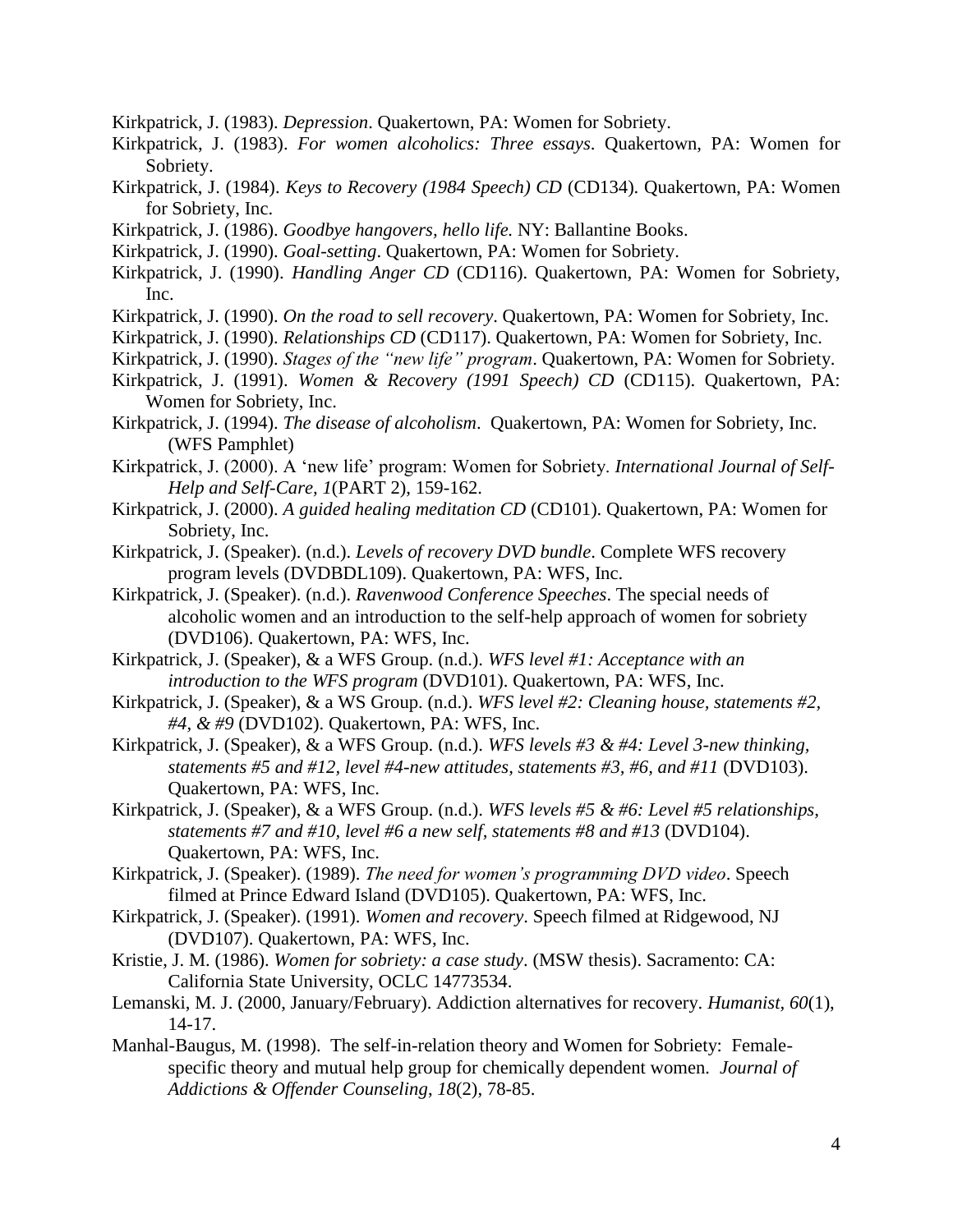- McDermott, I. E. (2007, March). I get by with a little help from thousands of strangers: Self-help and peer-support resources on the web. *Searcher, 15*(3), 12-16.
- Mulqueen, K. M. (1992). *The effect of relational empowerment within the therapeutic self-help group of Women for Sobriety: expanding treatment options for women in recovery: a project based upon an independent investigation*. Northampton, MA: Smith College School for Social Work. OCLC 26937414.
- Nowinski, J. (1999). Self-help groups for addiction. In B.S. McCrady (Ed.) & E.E. Epstein (Ed.), *Addictions: A comprehensive guidebook* (pp. 328-346). New York, NY: Oxford University Press.
- Plant, M. (1997). *Women and alcohol: Contemporary and historical perspectives*. [No City]: Free Association Books.
- Roberts, A., Jackson, M. S., & Carlton-LaNey, I. (2000). Revisiting the need for feminism and Afrocentric theory when treating African-American female substance abusers. *Journal of Drug Issues*, *30*(4), 901-917.
- Rosellini, G. (2002*). Sex & recovery: A woman's guide*. Publisher: Do It Now Foundation, 1-2.
- Sanders, J. M. (2012, April-December). Use of mutual support to counteract the effects of socially constructed stigma: gender and drug addiction. *Journal of Groups in Addiction and Recovery, 7*(2-4), 237-252.
- Swift, W., Copeland, J., & Hall, W. (1996). Characteristics of women with alcohol and other drug problems: Findings of an Australian national survey. *Addiction*, *91*(8), 1141-1150.
- van der Walde, H., Urgenson, F. T., Waltz, S. H., & Hanna, F. J. (2002). Women and alcoholism: a biopsychosocial perspective and treatment approaches. *Journal of Counseling & Development, 80*(2), 145-153.
- Volpicelli, J., & Szalavitz, M. (2000). *Recovery options*. Nashville, TN: Turner Publishing.
- White, W. L. (1998). *Slaying the dragon: The history of addiction treatment and recovery in America*. Bloomington, IL: Chestnut Health Systems.
- White, W. L. (2004). Addiction recovery mutual aid groups: An enduring international phenomenon. *Addiction*, *99*(5), 532-538.
- White, W. L. (2014). *Slaying the Dragon: The history of treatment and recovery in America second edition.* Bloomington, IL: Chestnut Health Systems.
- Women for Sobriety, Inc. (n.d.). *Jean Kirkpatrick: A pictorial retrospective DVD video* (DVD108). Quakertown, PA: WFS, Inc.
- *Women for Sobriety, Inc.* (2011). Women for Sobriety website at www.womenforsobriety.org/beta2/ .
- Zemore, S. E., & Kaskutas, L. A. (2004). *Helping, spirituality, and Alcoholics Anonymous in recovery*. Journal of Studies on Alcohol, *65*(3), 383-391.

## **Of Related Interest:**

- Hiance, D., Doogan, N., Warren, K., Hamilton, I. M., & Lewis, M. (2012). An agent-based model of lifetime attendance and self-help program growth. *Journal of Social Work Practice in the Addictions*, *12*(2), 121-142.
- Moos, R. H. (2008, March). Active ingredients of substance use-focused self-help groups. *Addiction*, *103*(3), 387-396.
- Moos, R. H. (2011). Substance use-focused self-help groups: Processes and outcomes. In B. A. Johnson, (Ed.), *Addiction Medicine* (pp. 925-940). New York, NY: Springer.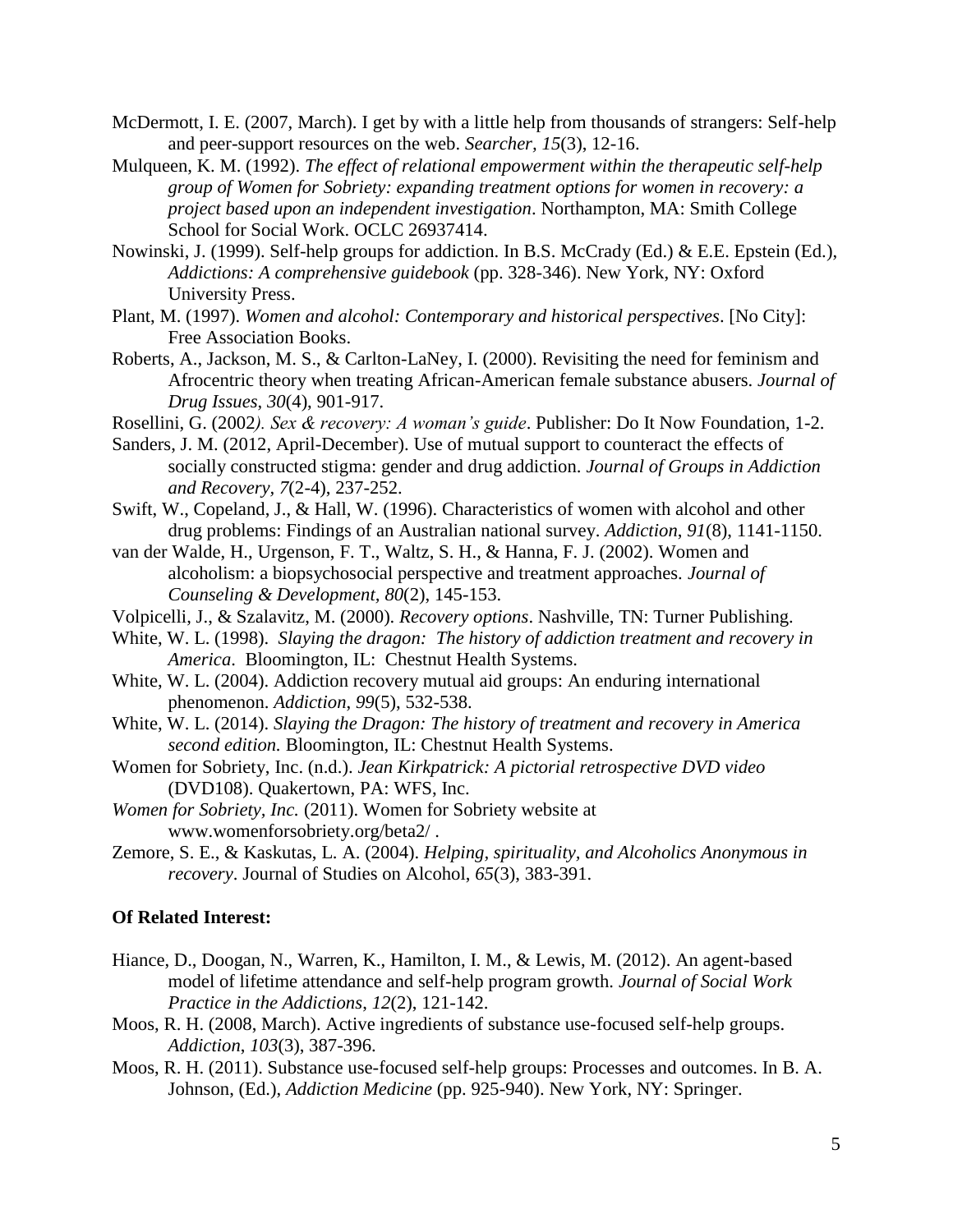- Nowinski, J. (2003). Self-help groups. In J. L. Sorensen, (Ed.), R. A. Rawson, (Ed.), J. Guydish, (Ed.), & J. E. Zweben, (Ed.), *Drug abuse treatment through collaboration: Practice and research partnerships that work* (pp. 55-70). Washington, D.C.: American Psychological Association.
- O'Dell, K. J., Turner, N. H., & Weaver, G.D. (1998). Women in recovery from drug misuse: An exploratory study of their social networks and social support. *Substance Use & Misuse*, *33*(8), 1721-1734.
- Room, R. (1998, April). Mutual help movements for alcohol problems in an international perspective. *Addiction Research and Theory, 6*(2), 131-145.
- Ullmann, S. E., Najdowski, C. J., & Adams, E. B. (2012, October-December). Women, Alcoholics Anonymous, and related mutual aid groups: Review and recommendations for research. *Alcoholism Treatment Quarterly*, *30*(4), 443-486.

## **Women for Sobriety Non-Professional Bibliography**

Another alternative to AA. (1996). *Ardell Wellness Report*, 42, pp. 6-7.

- Bailey, M. (1986, May 28). Women's group tackles alcoholism. *Sun-Sentinel*, Orlando Sentinel, The, Features Lifestyle, 5-7.
- Bauer, G. (1998, December). Just a glass…or two. *Chatelaine*, *71*(12), pp. 79-82.
- Becker, T. (2005, August 10). Helping women through independence and support. *Berks-Mont Newspapers* (PA), News, 3pp.
- Bentman, H. (2010, August 2). Program helps female alcoholics find 'new life.' *Bucks County Courier Times* (Levittown, PA), Local, pp. 1-4.
- Blaylock, D. (1986, May 29). Dream big and make dreams happen group caters to needs of the alcoholic woman. *Sun-Sentinel*, West Sun-Sentinel, pp. 11-13.
- Bridgman, M. (1986, September 21). 6-Point plan directed at women alcoholics. *Columbus Dispatch, The* (OH), Features - Accent & Arts Home Final, 2pp.
- Castelli, E. (2006, July 10). Center reaches out to women alcoholics, *New Hampshire Union Leader* (Manchester, NH), Local South, 2pp.
- Coping: Women for Sobriety. (1981, October 8). *Washington Post, The* (DC), Style Plus Final Edition, 1pp.
- Darling, J. (1997, June 16). Alcoholism fight brings 90 to Cedar Crest: Those helped here and abroad by Women for Sobriety can thank its Quakertown founder. *Morning Call, The* (Allentown, PA), Local/Region Fifth, 3pp.
- Dr. Jean Kirkpatrick. (2000, June 22). *Morning Call, The* (Allentown, PA), Local/Regional Fifth, 2pp. [Kirkpatrick obituary].
- Dr. Kirkpatrick to address WFS group. (1984, August 5). *Sunday Call-Chronicle Morning Call, The* (Allentown, PA), Third, 3pp.
- Ellis, E. A. (1986, August 26). Self-esteem is focus of women's sobriety group. *Sun-Sentinel*, Palm Beach Plus, pp. 3-4.
- Erderly, S. R. (2004, December). Staying sober in a party-on world. *Glamour*, *102*(12), pp. 118- 120.
- Fleming, A. A. (1989, May 10). 'Women for Sobriety' add a new chapter 'Time was right' for Wakefield Group; Problems of women drinkers addressed. *Providence Journal* (RI), South County II South County, 3pp.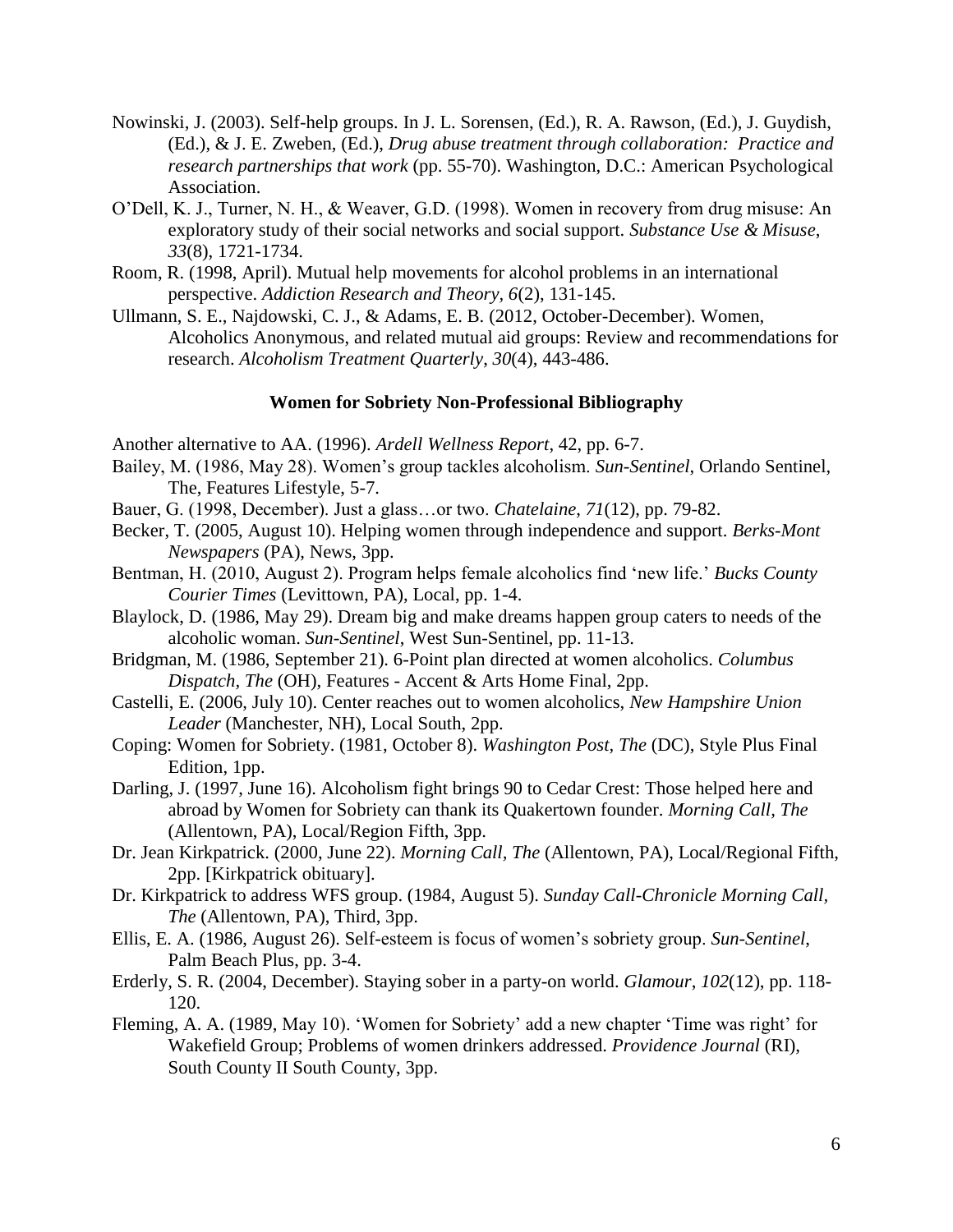- Fleming, A. A. (1989, May 11). Help on the way for women with drinking problems Women for Sobriety has new chapter in Wakefield. *Providence Journal* (RI), West Bay II West Bay, 3pp.
- Gavron, D. (1987, August 16). Firm steps toward sobriety. *Chicago Tribune*, Tempo Woman Final Edition, pp. 2-4.
- Gelman, D., & Leonard, E.A. (1991, July 8). Clean and sober—and agnostic. *Newsweek*, *118*(2), pp. 62-63.
- Goodale, J.B. (2014, March 11). AA isn't the only way to 'take alcohol off the table.' *Journal Inquirer*, (Manchester, CT). 3pp.
- Guth, P. (1995, April 13). Jean Kirkpatrick, author, brings hope to women alcoholics. *Morning Call, The* (Allentown, PA), .Neighbors Z1, 6pp.
- Harvey, K. (1998, January 4). Sobering thoughts/Women for Sobriety—which focuses on 13 statements intended to build self-esteem—has been offering Minnesotans an alternative to Alcoholics Anonymous for 20 years. *St. Paul Pioneer Press* (MN), Metro, 5pp.
- Heines, V. (1987, September 27). Women alcoholics may need help in one-sex groups, founder says. *Houston Chronicle*, Lifestyle 2 Star, pp. 6-9.
- Inyard, G. A. (1987, June 10). Insensitivity to alcoholism. *Newsday* (Melville, NY), Viewpoints Nassau and Suffolk, pp. 81-82.
- Jarvis, J. (1991, January 17). Offering an alternative: Women for Sobriety founder hopes to show Arlington women a weapon in battle against alcoholism. *Fort Worth Star-Telegram*, Zone/CJ Final AM, pp. 3-5.
- Jarvis, J. (1991, January 20). Sobriety group seeks to help addicted women in Metroplex. *Fort Worth Star-Telegram*, Zone/NE-W Final AM, pp. 5-7.
- Jean Kirkpatrick. (1987, July 20). *People*, *28*(3), p. 4.
- Jean Kirkpatrick founded alcoholism program for women. (2000, June 24). *Times, The* (Trenton, NJ), Obituaries, 1pp.
- Jean Kirkpatrick, self-help leader. (2000, June 26). Mercury News Wire Services. *San Jose Mercury News* (CA), Local Morning Final, 1pp.
- Jerslid, D. (2002, January/February). Female trouble: when happy hour goes sour. *Time Inc. Health*, *16*(1), pp. 114-119.
- Keeney, I. G. (1986, June 19). Helping women who turn to alcohol. *Times Union, The* (Albany, NY), Living Today Six Star, 4pp.
- Kornblum, A. (1995). New hope for women alcoholics. *Family Circle*, *108*(1), pp. 13-14.
- Landers, A. Women for Sobriety offers a life of freedom. (1995, April 5). *Los Angeles Times -- Southern California Edition*, *114*(123), p. E4.
- Laueman, C. (1986, March 19). Women and booze: Women for Sobriety prescribes a healthy dose of self-esteem to help its members conquer the stress and frustration that lead to alcoholism. *Chicago Tribune*, Style Sports Final, pp. 14-17.
- Longcope, K. (1987, August 13). A separate peace pointing the way for women alcoholics. *Boston Globe*, Living Third, pp. 23-27.
- Mallan, C. (1993, April 8). Women for Sobriety help for alcohol issues. *Toronto Star, The* (Ontario, Canada), North York/York Region, 2pp.
- Marcus, J. (1990, March 23). West Broward group helps women discover new sobriety: helping women alcoholics. *Sun-Sentinel*, pp. 3-4.
- McCarthy, L. F. (1991, July/August). Beyond AA: Alternatives for alcoholics who resist the program's religious approach. *Health*, pp. 23, 40.